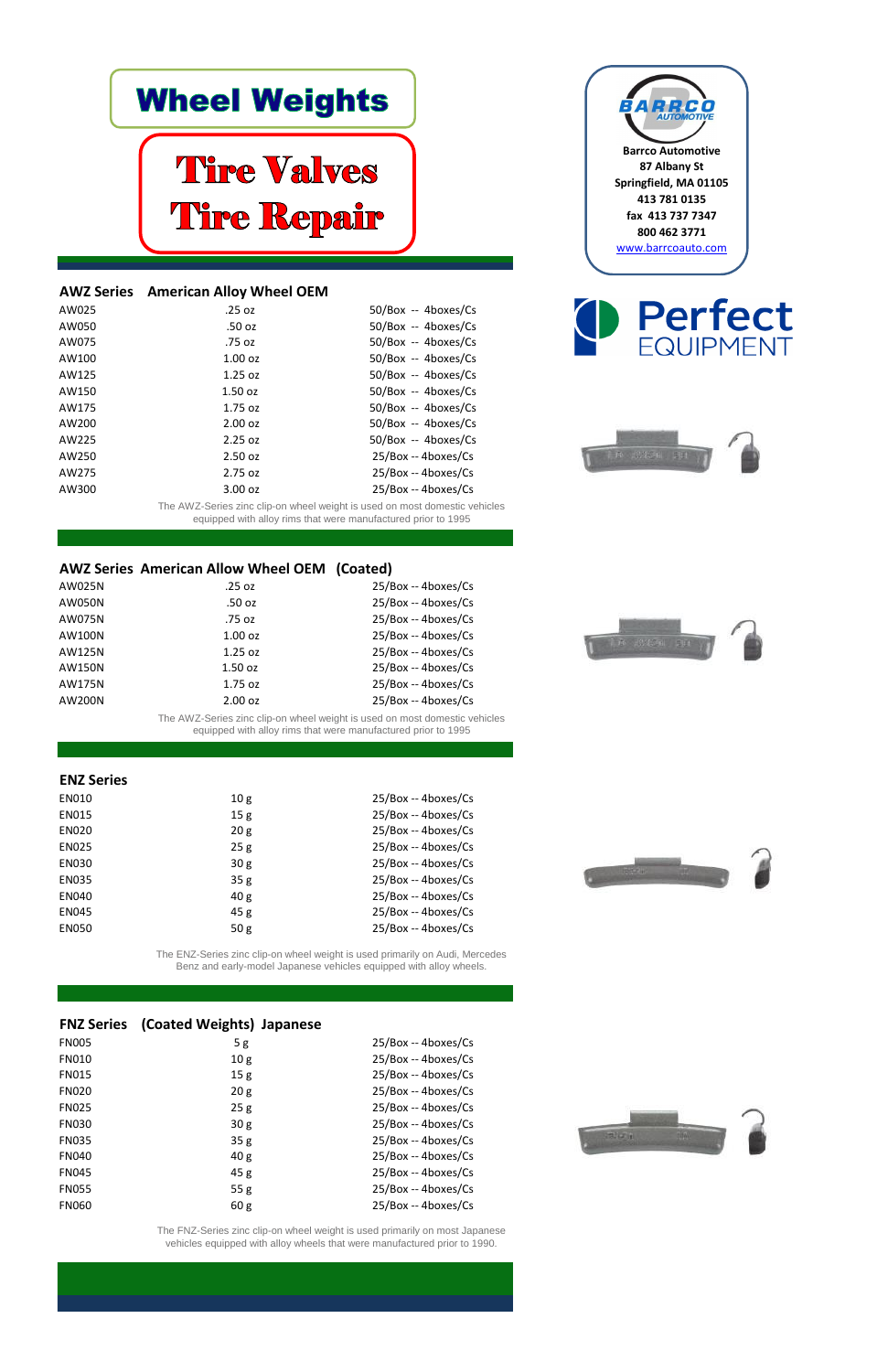| <b>IAW005</b> | 5g              | 25/Box -- 4boxes/Cs |
|---------------|-----------------|---------------------|
| <b>IAW010</b> | 10 <sub>g</sub> | 25/Box -- 4boxes/Cs |
| <b>IAW015</b> | 15g             | 25/Box -- 4boxes/Cs |
| <b>IAW020</b> | 20 <sub>g</sub> | 25/Box -- 4boxes/Cs |
| <b>IAW025</b> | 25g             | 25/Box -- 4boxes/Cs |
| <b>IAW030</b> | 30 <sub>g</sub> | 25/Box -- 4boxes/Cs |
| <b>IAW035</b> | 35g             | 25/Box -- 4boxes/Cs |
| <b>IAW040</b> | 40 <sub>g</sub> | 25/Box -- 4boxes/Cs |
| <b>IAW045</b> | 45g             | 25/Box -- 4boxes/Cs |
| <b>IAW050</b> | 50 <sub>g</sub> | 25/Box -- 4boxes/Cs |
| <b>IAW055</b> | 55g             | 25/Box -- 4boxes/Cs |

| LH025        | 25/Box -- 4boxes/Cs |
|--------------|---------------------|
| <b>LH050</b> | 25/Box -- 4boxes/Cs |
| LH075        | 25/Box -- 4boxes/Cs |
| LH100        | 25/Box -- 4boxes/Cs |
| LH125        | 25/Box -- 4boxes/Cs |
| LH150        | 25/Box -- 4boxes/Cs |
| LH175        | 25/Box -- 4boxes/Cs |
| LH200        | 25/Box -- 4boxes/Cs |
| LH225        | 25/Box -- 4boxes/Cs |
| LH250        | 25/Box -- 4boxes/Cs |
| LH275        | 25/Box -- 4boxes/Cs |
| LH300        | 25/Box -- 4boxes/Cs |
|              |                     |

| LT1-005 | .50 oz    | 25/Box -- 4boxes/Cs |
|---------|-----------|---------------------|
| LT1-010 | $1.00$ oz | 25/Box -- 4boxes/Cs |
| LT1-015 | $1.50$ oz | 25/Box -- 4boxes/Cs |
| LT1-175 | $1.75$ oz | 25/Box -- 4boxes/Cs |
| LT1-020 | 2.00 oz   | 25/Box -- 4boxes/Cs |
| LT1-025 | 2.50 oz   | 25/Box -- 4boxes/Cs |
| LT1-030 | 3.00 oz   | 25/Box -- 4boxes/Cs |

| MC025N        | .25 oz    | 25/Box -- 4boxes/Cs |
|---------------|-----------|---------------------|
| MC050N        | .50 oz    | 25/Box -- 4boxes/Cs |
| MC075N        | .75 oz    | 25/Box -- 4boxes/Cs |
| <b>MC100N</b> | $1.00$ oz | 25/Box -- 4boxes/Cs |
| <b>MC125N</b> | $1.25$ oz | 25/Box -- 4boxes/Cs |
|               |           |                     |









| MC150N | $1.50$ oz         | 25/Box -- 4boxes/Cs |
|--------|-------------------|---------------------|
| MC175N | $1.75 \text{ oz}$ | 25/Box -- 4boxes/Cs |
| MC200N | $2.00 \text{ oz}$ | 25/Box -- 4boxes/Cs |



| P025             | .25oz              | 50/Box -- 4boxes/Cs  |
|------------------|--------------------|----------------------|
| P050             | .50oz              | 50/Box -- 4boxes/Cs  |
| P075             | .75oz              | 50/Box -- 4boxes/Cs  |
| P <sub>100</sub> | 1.00 <sub>oz</sub> | 50/Box -- 4boxes/Cs  |
| P125             | 1.25oz             | 50/Box -- 4boxes/Cs  |
| P150             | 1.50 <sub>oz</sub> | $50/Box - 4boxes/Cs$ |
| P175             | 1.75oz             | 50/Box -- 4boxes/Cs  |
| P200             | 2.00 <sub>oz</sub> | 50/Box -- 4boxes/Cs  |
| P225             | 2.25oz             | 50/Box -- 4boxes/Cs  |
| P <sub>250</sub> | 2.50oz             | 50/Box -- 4boxes/Cs  |



#### **IAWZ Series (Coated)**

The IAWZ-Series zinc clip-on wheel weight is used primarily on most European and certain Asian vehicles equipped with alloy wheels.

#### **LHZ Series (Coated)**

The LHZ-Series zinc clip-on wheel weight is used primarily on late-model Chrysler cars and is designed to fit their unique wheel flange profile

#### **LT1Z Series LIGHT DUTY TRUCKS**

The LT1Z-Series zinc clip-on wheel weight is used primarily on light-duty trucks, ¾ and 1-ton vehicles, with either tube or tubeless rims where such rims are too thick for standard passenger car weights. Also for use on heavier trucks with thin rim flanges

#### **MCZ SERIES (Coated)**

The MCZ-Series zinc clip-on wheel weight is used on most domestic vehicles equipped with alloy rims.

#### **PZU Series (Wheel Weights for Steel Wheels)**